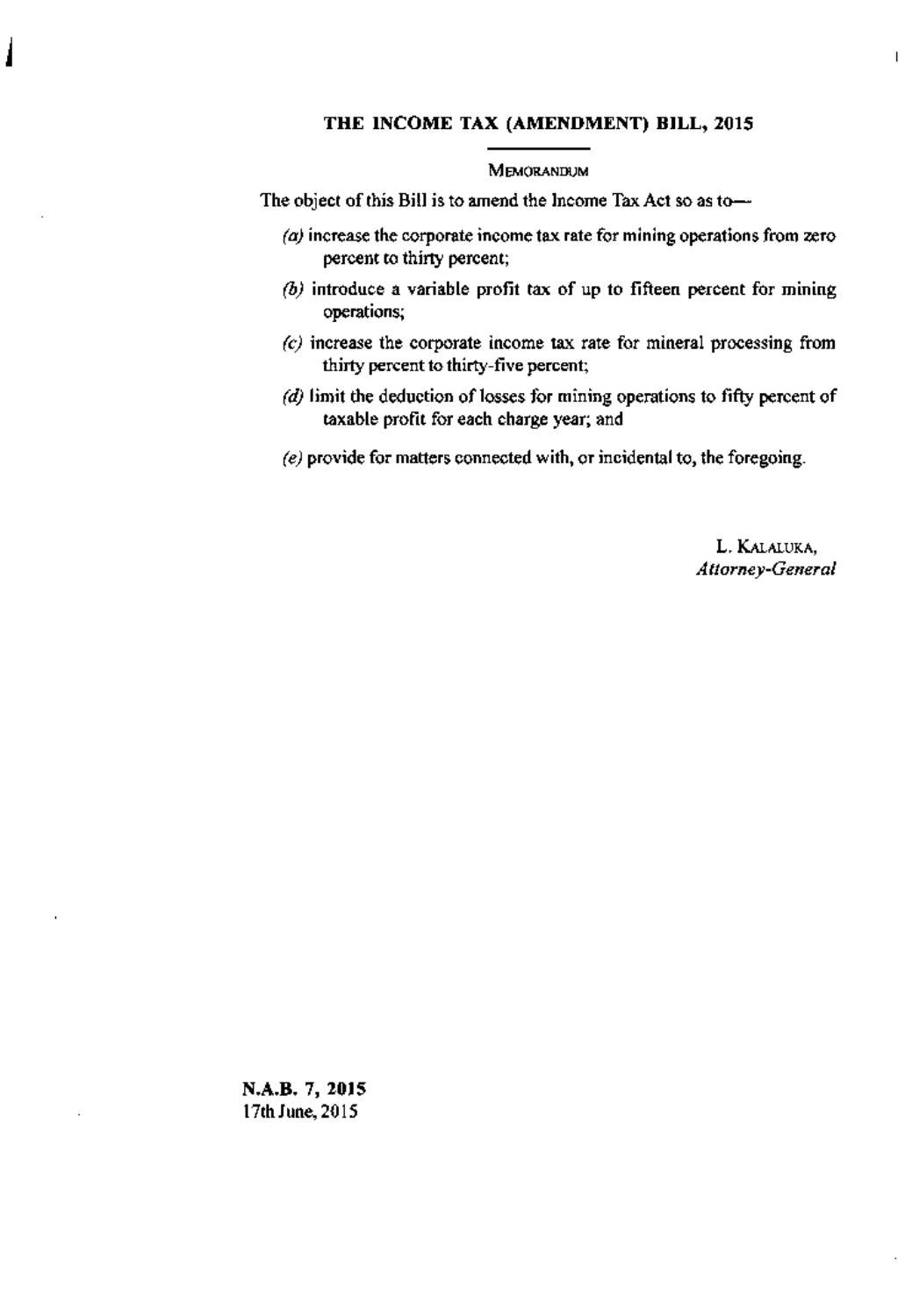## **GOVERNMENT OF ZAMBIA**

# **ABILL**

### **ENTITLED**

### An Act to amend the Income Tax Act.

|    | <b>ENACTED</b> by the Parliament of Zambia.                                                                                                                                                                                 | Enactment                                        |
|----|-----------------------------------------------------------------------------------------------------------------------------------------------------------------------------------------------------------------------------|--------------------------------------------------|
|    | 1. (1) This Act may be cited as the IncomeTax (Amendment)<br>Act, 2015, and shall be read as one with the Income Tax Act, in<br>this Act referred to as the principal Act.                                                  | Short title and<br>commence-<br>ment<br>Cap. 323 |
| 5  | (2) This Act shall come into operation on 1st July, 2015.                                                                                                                                                                   |                                                  |
|    | 2. Section $two$ of the principal Act is amended by the deletion,<br>in subsection (1), of the definitions of "mining operations" and<br>"mineral processing" and the substitution therefor of the following:               | Amendment<br>of section 2                        |
| 10 | " mining operations " means an operation carried out under a<br>mining right, excluding an operation carried out under a<br>mineral processing licence only or an exploration licence;                                      |                                                  |
|    | " mineral processing " has the meaning assigned to it in the                                                                                                                                                                |                                                  |
|    | Mines and Minerals Development Act, 2015.                                                                                                                                                                                   | Act No. of<br>2015                               |
|    | The principal Act is amended by the insertion, immediately<br>3.<br>15 after section twenty-two, of the following new section:                                                                                              | Insertion of<br>section 22A                      |
|    | 22A. The Commissioner-General may, for the<br>purposes of determining assessable income relating to<br>mineral processing and mining operations for the charge<br>year 2015, determine the appropriate apportionment basis. | Assessable<br>income                             |

4. The principal Act is amended by the deletion of section 20 thirty and the substitution therefor of the following-

Repeal and replacement of section 30

N.A.B. 7, 2015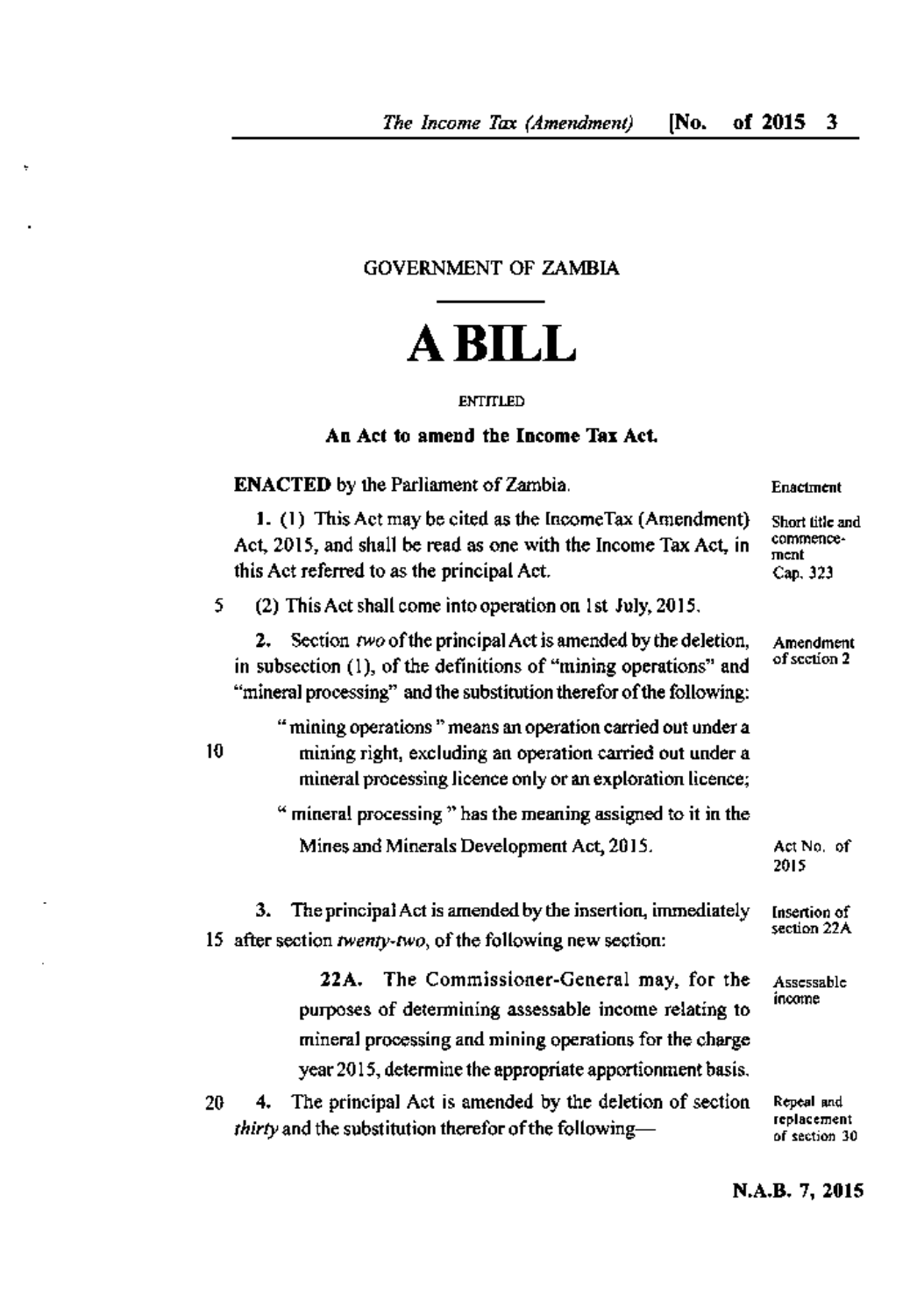| Losses | 30. (1) A loss incurred by a person in a charge year                                                                                                                                                                                                                                      |    |
|--------|-------------------------------------------------------------------------------------------------------------------------------------------------------------------------------------------------------------------------------------------------------------------------------------------|----|
|        | from –                                                                                                                                                                                                                                                                                    |    |
|        | $\langle a \rangle$ a source other than a mining operation, shall be<br>deducted from that person's income from the<br>same source on which the loss was incurred; 5<br>and                                                                                                               |    |
|        | $(b)$ a mining operation, shall be deducted from fifty<br>percent of the income of the person from the<br>mining operation.                                                                                                                                                               |    |
|        | (2) Where a loss referred to in $-$                                                                                                                                                                                                                                                       | 10 |
|        | (a) paragraph $(a)$ of subsection (1) exceeds the<br>income of a person for a charge year, the<br>excess shall, as far as possible, be deducted<br>from that person's income from the same<br>source on which the loss was incurred in<br>the following charge year; and                  | 15 |
|        | (b) paragraph (b) of subsection (1) exceeds fifty<br>percent of the income from a mining<br>operation for a charge year, the excess<br>shall, as far as possible, be deducted from<br>fifty percent of that person's income from<br>the mining operation in the following<br>charge year. | 20 |
|        | Subject to subsection $(1)$ and $(2)$ , a loss incurred<br>(3)<br>by a person                                                                                                                                                                                                             | 25 |
|        | $(a)$ carrying on a mining operation or hydro and<br>thermo power generation, shall not be<br>carried forward beyond ten subsequent<br>charge years after the charge year in<br>which the loss is incurred; and                                                                           | 30 |
|        | $(b)$ in any other case shall not be carried forward<br>beyond five subsequent years after the<br>charge year in which the loss was incurred.                                                                                                                                             |    |
|        | (4) Losses brought forward as at 31st March, 1997,<br>shall be deemed to have been incurred in the charge year 35<br>ending 31st March, 1997.                                                                                                                                             |    |
|        |                                                                                                                                                                                                                                                                                           |    |

(5) Where on the death of an individual, interest in a business passes to that individual's spouse, any undeducted<br>loss attributable to that interest shall be deducted from the spouse's income from that business in accordance with 40 subsection (2).

N.A.B. 7, 2015